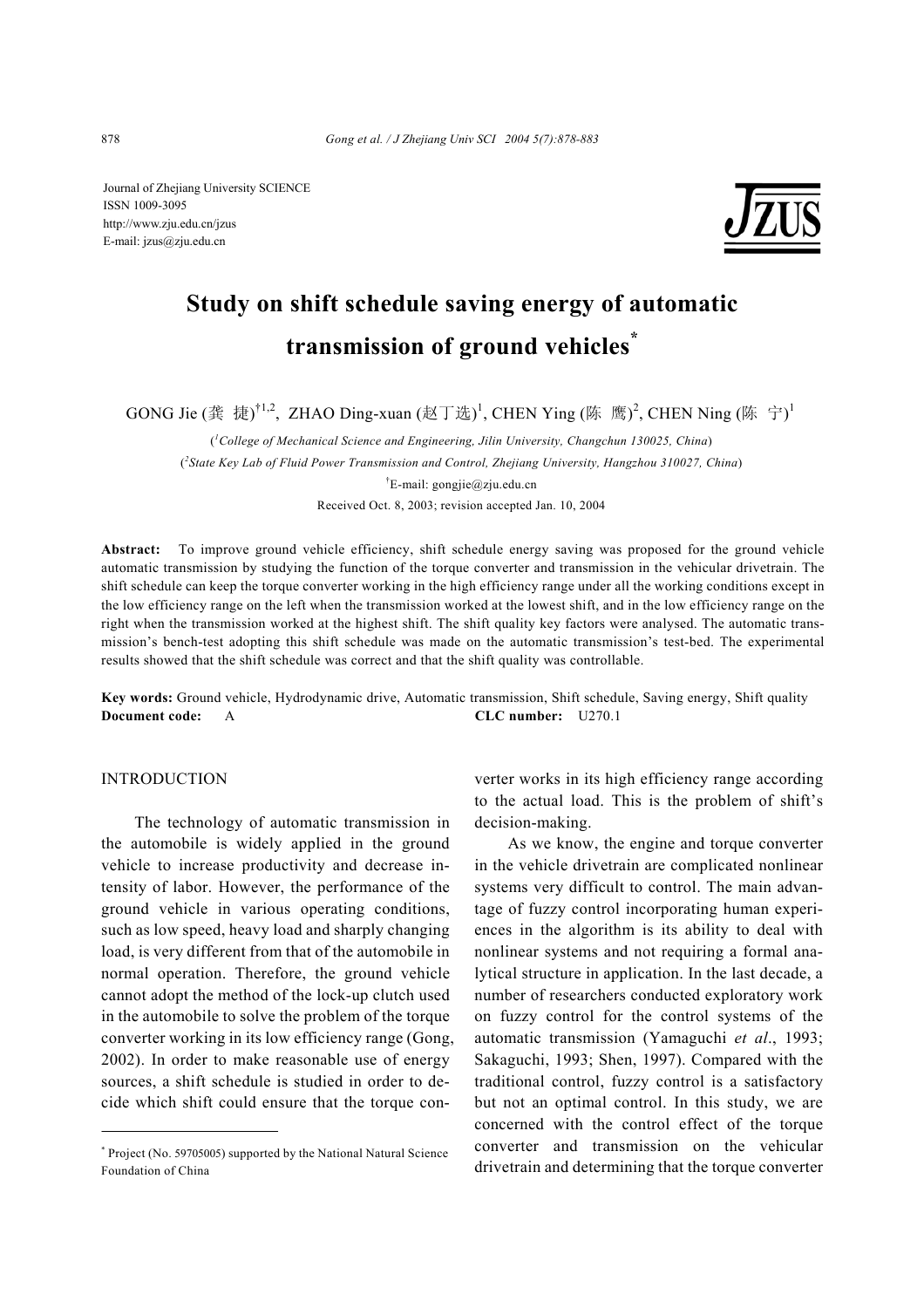is maintained working in its high efficiency range by gear shift with a new shift schedule.

### SHIFT SCHEDULE

Shift scheduling adjusts the shifting moment (of various shifts of the automatic transmission changes) with the control parameters. It is the key technology of the automatic transmission developed; and directly affects the vehicular economic and power performance.

This section is organized as follows: First, the definitions of high efficiency range and low efficiency range are given. Then, the reason why the torque converter works in the low efficiency range is discussed. Finally, the method for solving the problem is presented.

# **Definitions of high efficiency range and low efficiency range**

In order to evaluate the economic performance of the torque converter, the efficiency of the torque converter is required to be no less than an ideal value  $\eta_{\text{tc min}}$  in use ( $\eta_{\text{tc min}}$ =75% in engineering machinery,  $\eta_{\text{tc min}}$ =80% in the automobile usually). The primary characteristic of YJ355 torque converter is shown in Fig.1 (Zhao *et al*., 2001). There are two points meeting the condition of  $\eta_{\rm tc} = \eta_{\rm tc \, min}$ . The whole working condition of the torque converter is divided into three regions by the two points, namely, the low efficiency range locating in low speed ratio, high efficiency range and low efficiency

#### Efficiency η Torque ratio **Torque** ratio K *K* η  $\frac{2}{\eta=0.75}$ λ*i*<sup>γ</sup>  $\frac{1}{1.0}$ 0.2 1.0 0.4 0.6 0.8 1  $0\frac{L}{0}$ 2 3 4 0 0.2 0.4 0.6 0.8 1.0 0 30 20 10 Capacity factor  $\lambda_i$ γ× $10^4$ 40 Speed ratio *i*

**Fig.1 YJ355 Torque converter primary characteristics**

range locating in high-speed ratio. When the torque converter works in the low efficiency range while the working condition point locates in the low- or high-speed ratio, the shift schedule must control the transmission to shift so as to keep the torque converter working in the high efficiency range.

# **Reason for the torque converter's working in low efficiency range**

The torque converter can multiply the torque, according to various operating conditions. For the ground vehicle equipped with the torque converter, the working condition point of the torque converter is moved to the low efficiency range locating in the low speed ratio from the high efficiency range as the vehicle's sustaining resistance increases. Contrarily, the working condition point of the torque converter is moved to the low efficiency range locating in the high speed ratio from the high efficiency range as the vehicle's sustaining resistance decreases. It can be known that the auto-control systems can keep the torque converter working in the high efficiency range by limiting the range of the torque converter's torque variation. Consequently, a shift schedule formula is deduced as follows.

#### **Shift theory**

The shift schedule aims to control and set the common working point of engine and torque converter so that the torque converter efficiency  $\eta_{tc}$  is no less than the ideal value $\eta_{\text{tc min}}$ ; in other words, the points satisfying the condition  $\eta_{\text{tc}} = \eta_{\text{tc}}$  min are used as the shift points. The gear shift is decided by the automatic transmission control system's calculated transmission gear ratio that controls the torque converter to work in the range  $\eta_{\text{tc}} \geq \eta_{\text{tc min}}$ .

The ground vehicle model is shown in Fig.2 (Gong and Zhao, 2001a; 2001b).

First, we consider the case of the torque conv-



**Fig.2 Model of vehicle**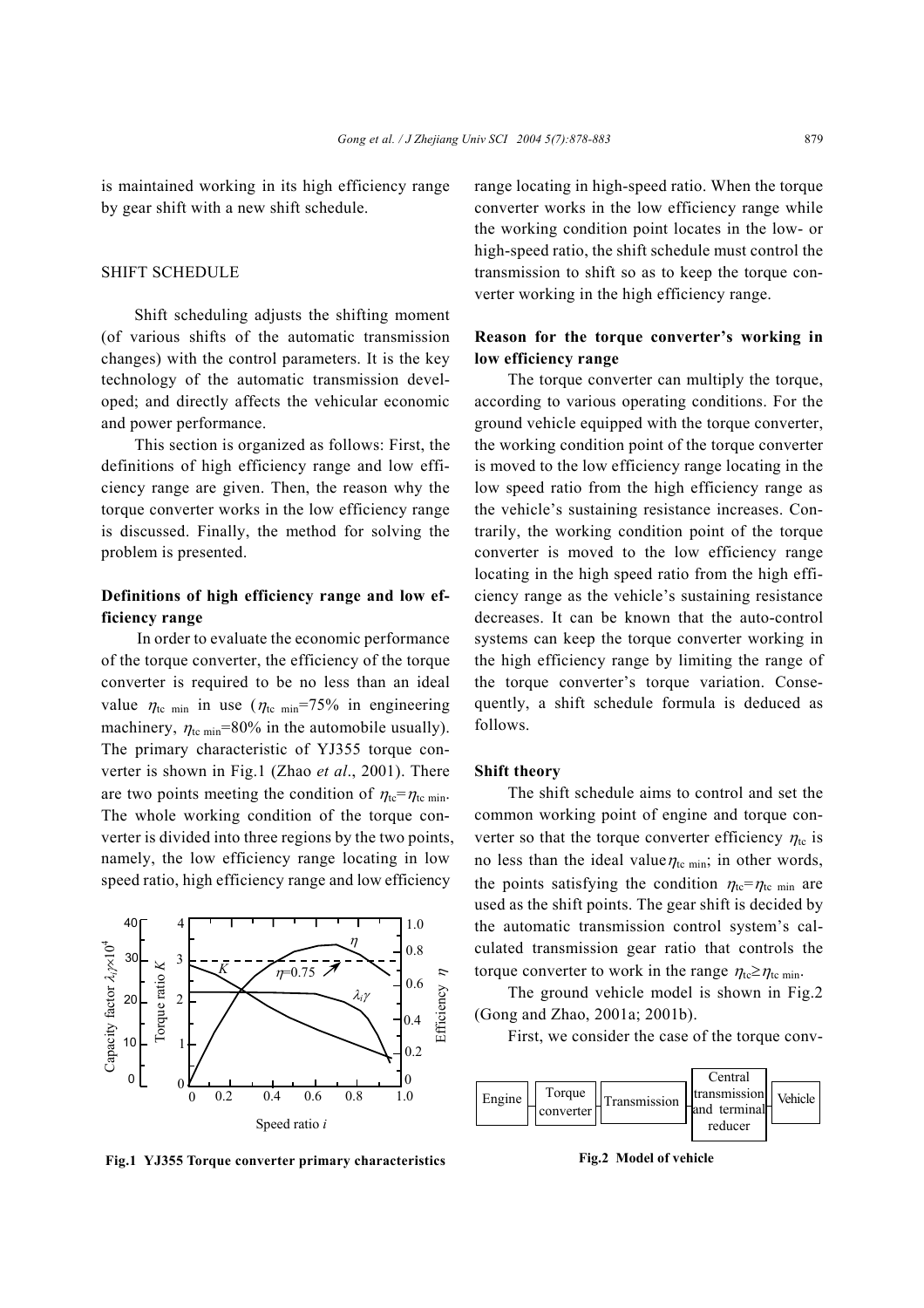erter working in the low efficiency range locating in the low speed ratio. It is supposed that the two points in Fig.1 represent the working condition point in the low efficiency range locating in the low speed ratio and the shift point meeting the condition of  $\eta_{\text{tc}} = \eta_{\text{tc min}}$ , respectively, and  $T_{\text{tc}}$ ,  $T_{\text{tc lim}}$  represent the two points' torque, respectively.

Suppose that the transmission gear ratio is  $i_t$ . To move the working condition point to the high efficiency range from the low efficiency range, the transmission is used to increase the torque. Then there is

$$
i_{\rm t} = T_{\rm tc}/T_{\rm tc\,lim} \tag{1}
$$

When the torque converter works in the low efficiency range locating in the high speed ratio, Eq.(1) is obtained in the same way, where the difference is that  $T_{\text{tc lim}}$  is the output torque corresponding to the shift point in the high speed ratio.

The above two situations are considered together. Since the function of the transmission in the vehicular drive system is to adjust the output torque of the drive system by gear shift, the above obtained  $i_t$  is the multiple (or fraction) of the transmission output torque at the next moment. However, during a continuous shift, the transmission is already in a certain shift, that is, the transmission output torque has been magnified to a fraction at the present moment and the magnitude is the gear ratio of the transmission. Therefore, the multiple (or fraction) of the transmission output torque at the next moment must be increased (or decreased) by a factor  $i_t$ again. In other words, the gear ratio at the next moment must be increased (or decreased) by a factor  $i_t$  on the basis of the present gear ratio, that is

$$
i_{\text{t next}} = i_{\text{t present}} i_{\text{t}} \tag{2}
$$

where  $i_{\text{t next}}$  is the transmission gear ratio at the next moment,  $i_t$  present is the transmission gear ratio at present.

From Eqs.(1) and (2), the shift schedule formula is as follows:

$$
i_{\text{t next}} = i_{\text{t present}} \frac{T_{\text{t}}}{T_{\text{t c lim}}} \tag{3}
$$

Although the ideal gear ratios of the transmission are continuous values, the actual gear ratios of the transmission supplied are discrete finite values. In practical applications, the gear ratio is chosen according to whether the working condition point of the torque converter locates in the low speed ratio region or in the high one. Under the condition that the working condition point of the torque converter locates in the low speed ratio region, the lowest shift is chosen when the calculated gear ratio is larger than the maximum gear ratio of the transmission. Otherwise the bigger gear ratio will be chosen when the calculated gear ratio is between the two actual gear ratios of the transmission. Under the condition that the working condition point of the torque converter locates in the high-speed ratio region, the highest shift is chosen when the calculated gear ratio is smaller than the minimum gear ratio of the transmission. Otherwise the smaller gear ratio will be chosen when the calculated gear ratio is between the two actual gear ratios of the transmission.

Now, an example is taken to show how it is used. Suppose that a transmission with 4 shifts,  $i_4$ <  $i_3 < i_2 < i_1$ , where  $i_n$  is gear ratio, *n* is shift, and  $=1,2,3,4$ . The shift is chosen as shown in Table 1.

#### **Method to prevent shift cycling**

As discussed before, the upshift point and the downshift point are the same in the above shift schedule. In order to prevent the transmission "hunting" in use, a method is adopted to distinguish

| Table 1 Shift choosing measure |  |  |
|--------------------------------|--|--|
|--------------------------------|--|--|

|                                  | Shift when the<br>working point is<br>in low speed ratio | Shift when the<br>working point is in<br>high speed ratio |
|----------------------------------|----------------------------------------------------------|-----------------------------------------------------------|
| $i_{\text{t next}} < i_4$        |                                                          |                                                           |
| $i_4 < i_{\rm next} < i_3$       |                                                          |                                                           |
| $i_3 < i_{1 \text{ next}} < i_2$ | 2                                                        | 3                                                         |
| $i_2 < i_{\rm t next} < i_1$     |                                                          | 2                                                         |
| $i_{\text{t next}} > i_1$        |                                                          |                                                           |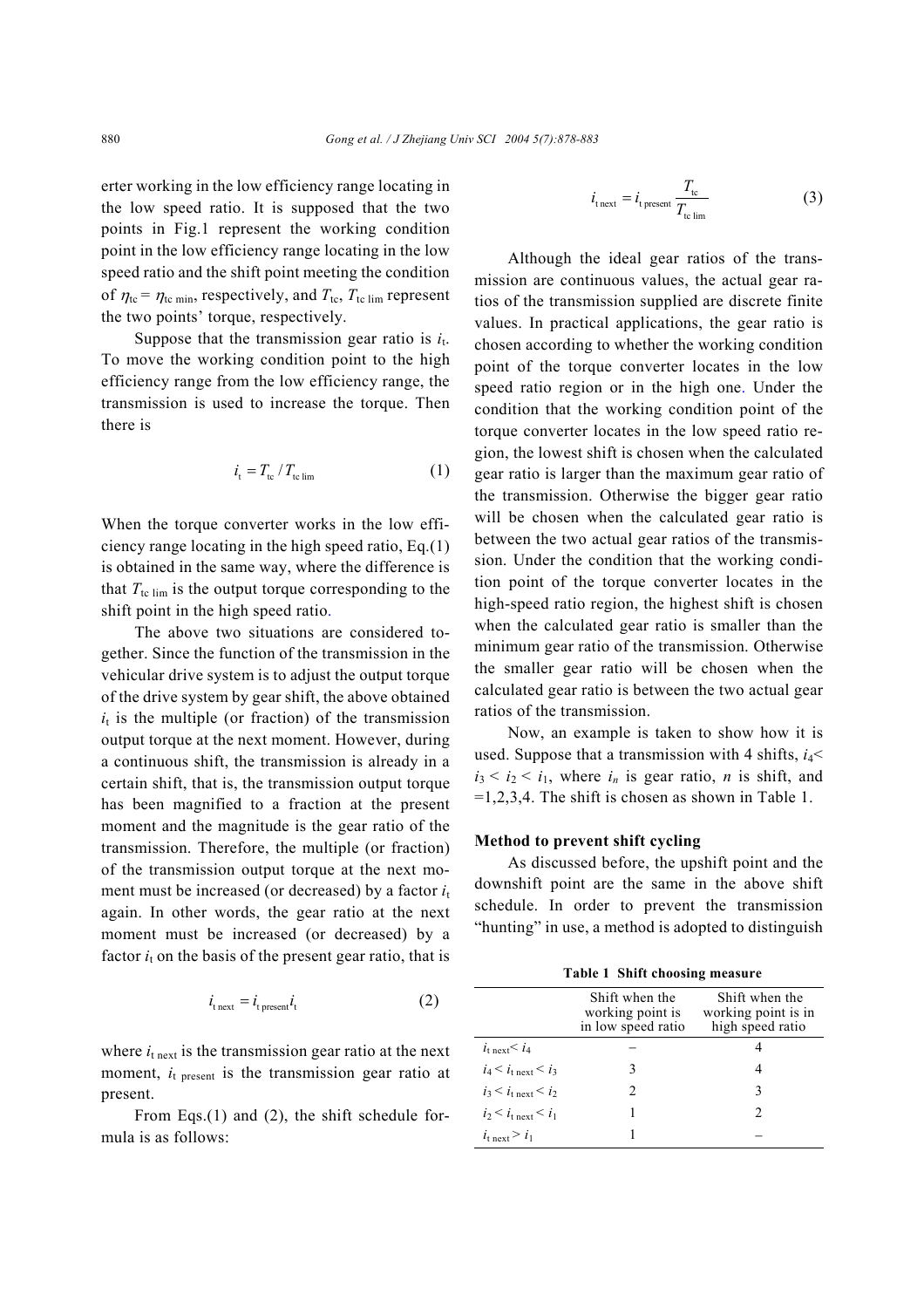the normal from the frequent gear that changes shift.

Firstly, since the shift frequency of the ground vehicle is nearly a thousand times per hour (Wang *et al*., 2000), the minimum time interval from one shift to the next is chosen to be 2 seconds. Suppose that the time of the data acquisition is *t* (ms), the frequency of the shift decision between two shifts is 2000/t. Therefore, when the frequency of the upshift (or downshift) is half of the shift decision times, it is a frequent gear changes shift. When the times of the upshift (or downshift) are the same as the shift decision times, it is a normal gear changes shift.

The method not only adapts to the above shift schedule, but also acts as a general method for all shift schedules to avoid shift cycling.

#### SHIFT QUALITY

The gear shift is completed by controlling clutch or brake to engage or disengage. As shift quality is closely linked to whether a shift schedule can be applied to the actual vehicle, it is necessary to discuss the deliberated index and the main factors affecting shift quality, in order to provide a theoretical basis for improving shift quality.

At present, jerk is used as the deliberated index of shift smoothness. Jerk is defined as the change of the longitudinal acceleration of the automobile. Its mathematical expression is (Lei *et al*., 1999)

$$
j = \frac{d\alpha}{dt} = \frac{d^2v}{dt^2} = \frac{r_r}{i_0} \frac{d^2\omega_{0T}}{dt^2}
$$
  
= 
$$
\frac{r_r}{i_0 I_w} \cdot \frac{d(T_{0T} - T_w)}{dt} = \frac{r_r}{i_0 I_w} \cdot \frac{dT_{0T}}{dt}
$$
(4)

where  $j$ ,  $\alpha$ ,  $\nu$  are the jerk, acceleration and speed of the vehicle, respectively,  $t$  is time,  $r_r$  is the wheel radius,  $i_0$  is the gear ratio between the transmission output shaft and the driving wheel,  $w_{0T}$ ,  $T_{0T}$  are the angular velocity and torque of the transmission output shaft, respectively,  $T_W$  is the resistance moment acting on the wheel, and supposed to be

unchanged during a shift,  $I_W$  is the moment of inertia relating to the part of the transmission output shaft.

The above formula shows that the effective method of decreasing jerk is to control the effect of torque change on the transmission output shaft, that is, to make the torque change minimum.

#### BENCH-TEST

In order to verify the shift schedule, an automatic transmission test experiment was made on an automatic transmission's test-bed.

#### **Component of automatic transmission's test-bed**

The components and control method of the automatic transmission's test-bed is shown in Fig.3. It can be seen that the automatic transmission's test-bed consists of an engine, a torque converter, a transmission, a speed increaser, and an electric eddy current dynamometer. The engine is a power supply. The electric eddy current dynamometer is a power dissipation device used for loading for the drivetrain by adjusting winding current to change the brake load. The speed increaser is used for matching the rotational speed for the electric eddy current dynamometer. During the test, the speed and torque of the engine and the torque converter were acquired and processed by a computer. The computer control actuator's electromagnetic valve



**Fig.3 Schematic diagram for the automatic gear shift's test-bed**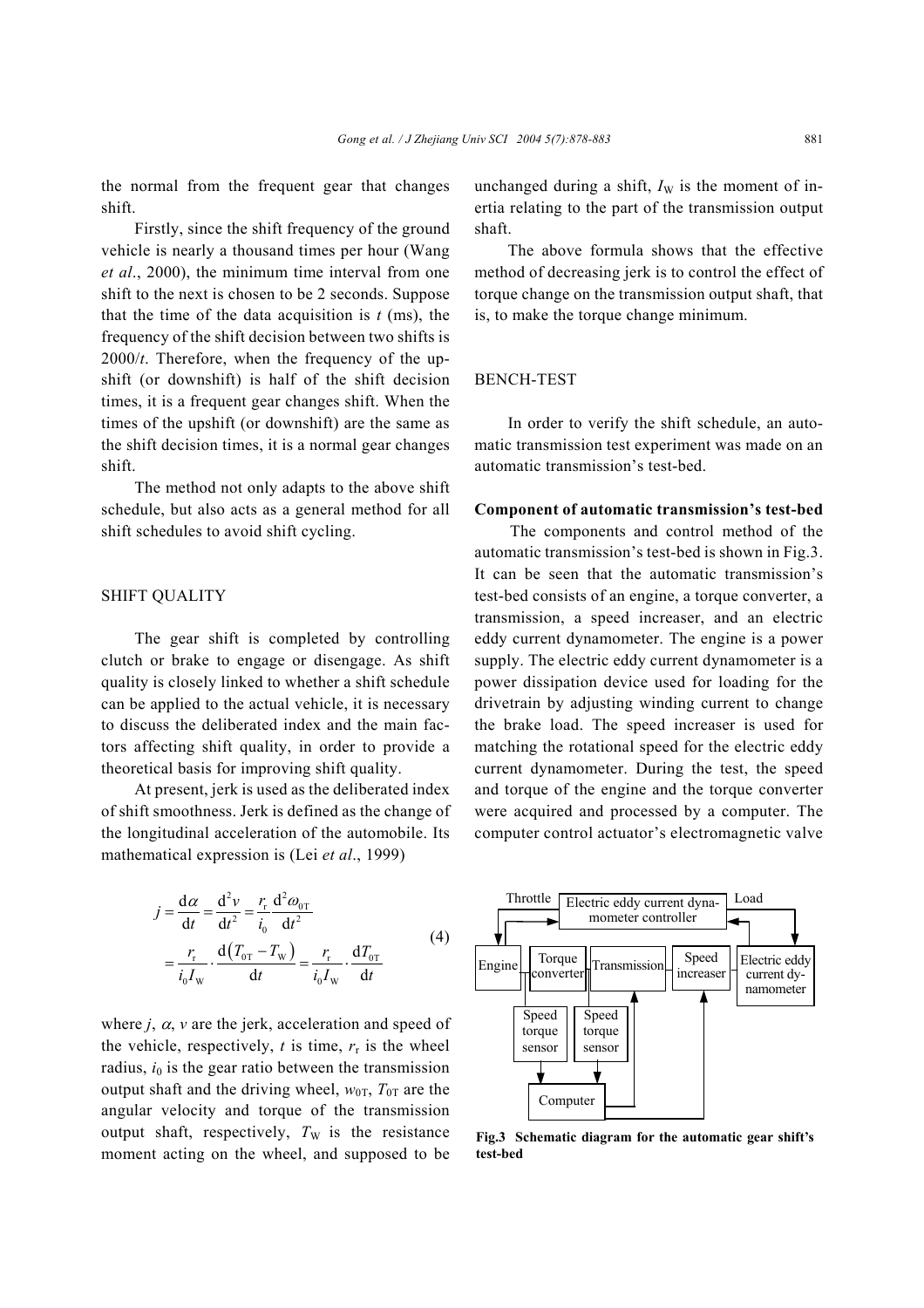opened or closed to implement shift according to the shift schedule.

#### **Experimental results of shift schedule**

The torque converter efficiency was controlled to be over 75% in the test. The time interval of the data acquisition was set to be 200 ms. The experimental results obtained by connecting the points of the data acquisition are shown in Fig.4. The



**Fig.4 Experimental results of the automatic gear shift's test-bed** (a) Efficiency change; (b) Transmission shift change; (c) Turbine torque change

course of downshift corresponded with that of increasing load in Fig.4b. The course of upshift corresponded with that of decreasing load. The points of efficiency less than 75% in Fig.4a were those determined by shift decision. The experimental results proved that the shift schedule saving energy could make torque converter work in the high efficiency range by gear shift according to the actual load acting on the drivetrain.

#### **Experimental results of shift quality**

The measured results of the torque converter output torque are shown in Fig.4c.

1) On the test site, we felt that the impact and vibration of the downshift were stronger than that of the upshift. The reason for this, as explained by Eq.(4) and Fig.4c, is that the torque change of the downshift is bigger than that of the upshift.

2) There is a trough in Fig.4c, corresponding to each shift point. This phenomenon indicates occurrence of power interruptions during gear shift.

3) To study the controllability condition of shift quality, the thirteen shift points in the test were carefully analysed. To expound the course of gear shift, the experimental data of three gear shift courses were extracted from the experimental record, and listed in Table 2. In order to easily describe the course of the gear shift. The measured point, after shift instruction is sent out, is called a shift point and marked as point 1. The point before the shift point is marked as point 0. The point after the shift point is marked as point 2, the rest can be deduced by analogy. The torque converter output torque of each group has the following changing rule: the torque converter output torque of point 1 is less than that of point 0, the torque converter output torque of point 2 reduces more than that of point 1, the torque converter output torque of point 3 increases more than that of point 2, the torque converter output torque of point 4 is the biggest among those of point 2, point 3 and point 5.

The course of the gear shift indicates that the clutch of the original shift began to slip at point 1. The clutch of the original shift disengaged and the clutch of the new shift did not engage at point 2. At this moment, power interruptions occurred. The